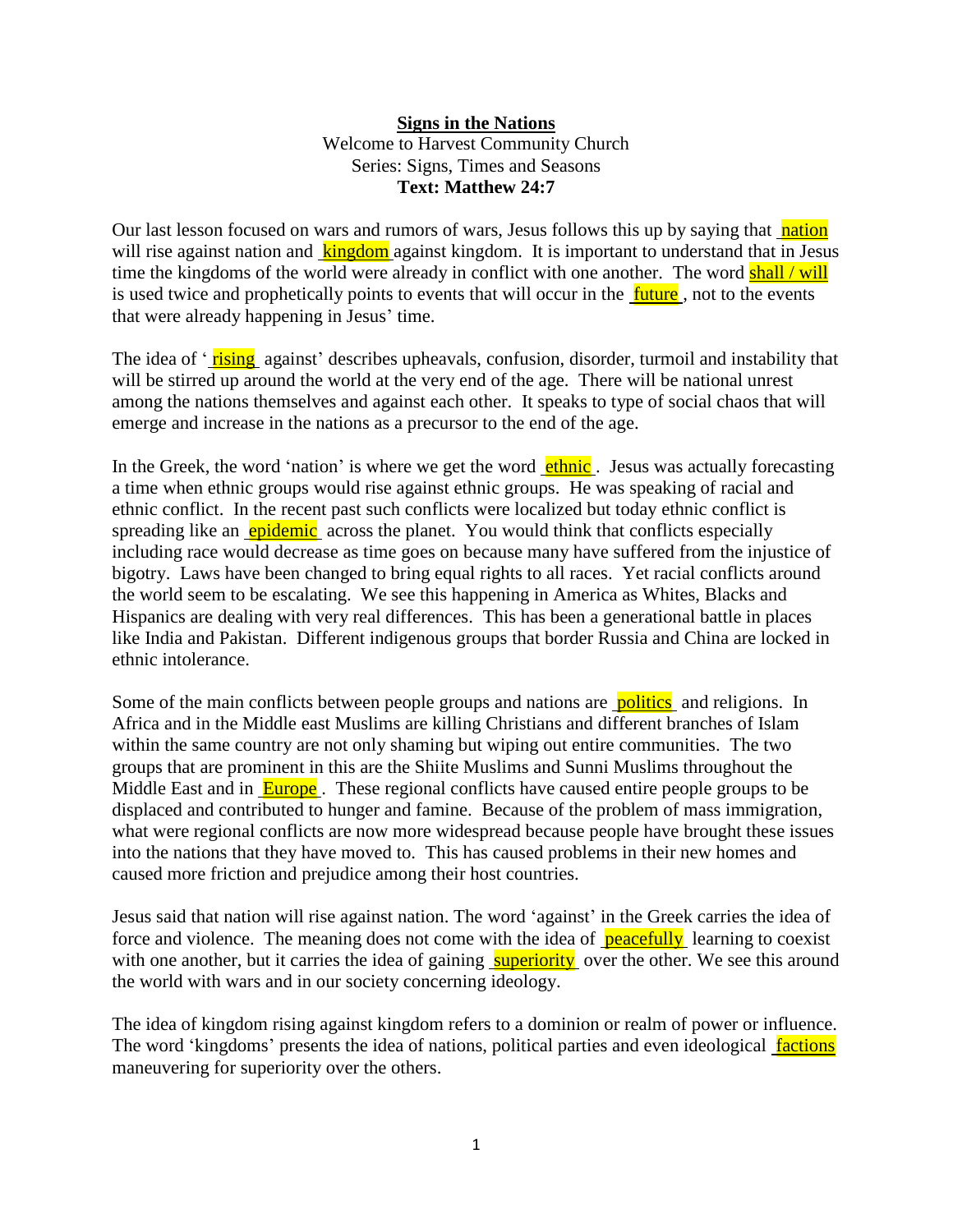Around the world we see political parties behaving in the most uncivil ways. Instead of working together to unite a nation, parties are vying for superiority over one another and work to undermine and decimate one another. This is happening in America where the ideologies between parties has become a deep divide. It is happening in Britain, the European union, Venezuela, Brazil and even in China and Hong Kong.

Throughout the Bible we are told of international signs in the nations that will clearly point to the last days. According to the Bible, the regathering of the Jewish people back to their homeland is prophesied time and again.

We are also told that the consolidation of world power under a supreme leader in Europe is one of the essential events that leads to the coming of the **Anti-Christ**.

The prophet **Ezekiel** speaks of a day when Russia will lead an alliance of nations that will attack Israel that will start a world war like none ever seen or could be imagined. As a matter of fact, two days before writing this lesson (12/4/2019) Russia, Iran and China have just announced that they will be having joint military operations for the first time in history.

Because the world has become a **global** marketplace and there has been intense financial instability around the world there will be the creation of a financial world order that will create a one world currency. This will limit corruption, unfairness among stronger nations and control the flow of money around the world. Corporations, nations and banks have already been trying this out with currency's like bit-coin and crypto currency.

## **Israel**

On May 14, 1948 was one of the most important dates in human history. After 2,000 years Israel became a nation once again in the very land that God had **promised** to Abraham and that Israel had been dispersed from among the nations of the world. Isaiah's prophecy was being fulfilled right before the eyes of the entire world. This prophecy was given 740 years before the birth of Jesus. **Isaiah 66:8, Ezekiel 37:21**

In the past 70 years Israel a nation that has a land mass about the size of New Jersey and could fit inside of Lake Erie and with a population of 6.5 million people, is mentioned in the news more than any other nation except the United States of America. It has become the center of geopolitical attention because it is at the center of God's prophetic will for the world.

The story of Israel begins in the book of Genesis. God made a covenant with Abraham who was to be the **father** of the Jewish nation. This is known as the **Abrahamic** Covenant. **Genesis 12:1-3**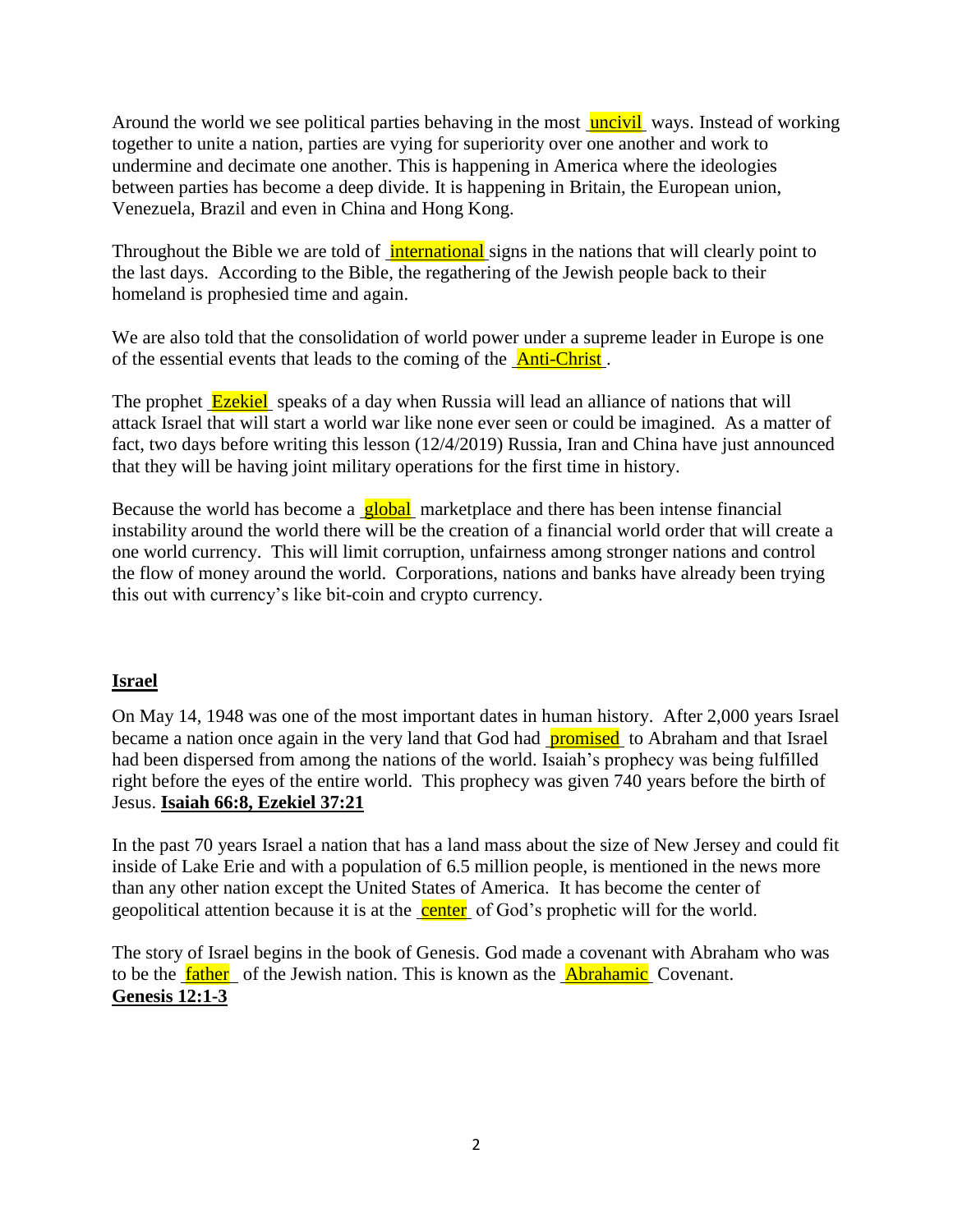God's covenant with Abraham consists of four **unconditional** promises:

- 1) God promised to **bless** Abraham. For thousands of years Abraham has been honored and revered by Jews, Christians and Muslims.
- 2) God promised to make Abraham a great nation. Today more than six million people call Israel home. Five million live in the USA and a significant number are scattered among the nations of the world.
- 3) God promised to make Abraham a **blessing** to many. Without the Jewish people we would have no Bible, no Savior and no Christianity. Without the Jewish people we would have no foundation for our laws that have their founding in the Ten Commandments and are the very underpinning of the basis for jurisprudence among most of the civilized nations of the world.
- 4) God promised to bless those who bless Israel and to curse those who curse Israel. God has blessed America because at our founding we established our nation on Biblical principles. We are also blessed because we were instrumental as a nation in establishing the State of Israel in 1948. We have welcomed and sheltered the Jewish people since the beginning and have been Israel's closest ally and supported for seven decades.

God's covenant with Abraham reveals both the mission and **future** of God's chosen nation. A study of these promises will give us understanding of the present unsettledness in the Middle East and how the **future** of today's nations will be affected by their stance and support of Israel.

## The Abrahamic Covenant is:

- \* An unconditional covenant. Seven times God declared what He would do for Abraham. He ratified it in a ceremony. In Abraham's day to establish and confirm a covenant two parties would walk between pieces of the sacrificial animals. It was saying may what happened to these animals happen to me if I break the covenant. **Genesis 15:1-21** In Abraham's day if an inferior was pledging to a superior, only one would pass through the sacrifice. Because this was God's sovereign pledge and not a covenant between equals symbols of God passed between the two pieces not Abraham. The Lord made a covenant with no conditions independent of Abraham. No provision for this covenant was made to be revoked, amended or annulled.
- **◆** It is a **personal** covenant. God promised blessings on Abraham personally and on his descendants. In Genesis 12:1-3 God uses the personal pronouns you and yours eleven times. The promises are far reaching and eternal. The were made personally to Abraham and each has been fulfilled. God directed Abraham and his descendants to a land flowing with milk and honey. **Exodus 3:8** While God did bless Abrahams descendants, Abraham himself would also live under the blessing of God. **Genesis 13:1-2** Abraham lived in the land promised to him and in his own lifetime he was a leader who was powerful, respected and feared. **Genesis 25:7-8**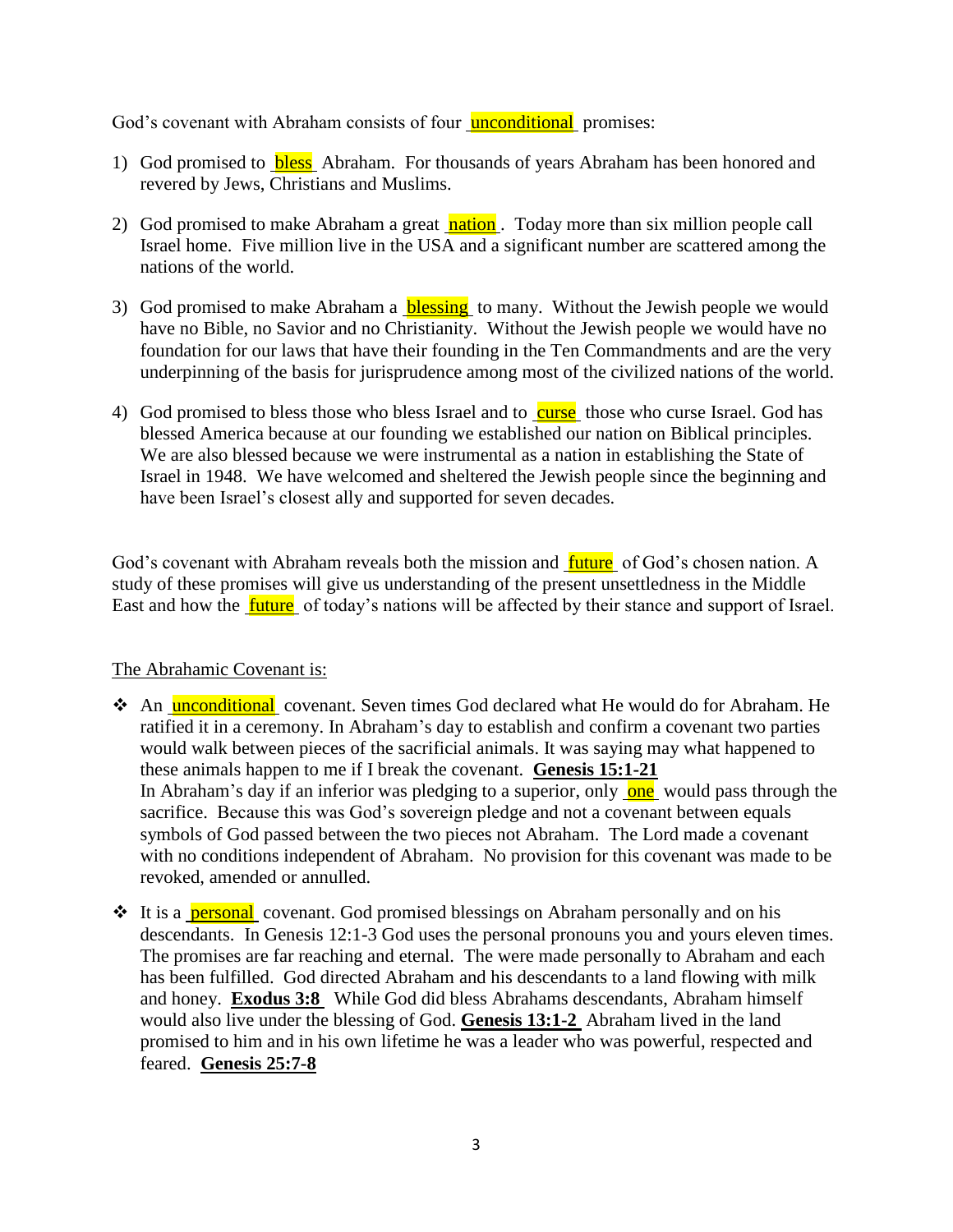- **◆** It is a national covenant. God promised to make Abraham a great nation. No other nation in history was a nation that was defeated, scattered and then reborn 2,000 years later. Israel is a great nation today. It is tiny in size, yet it has withstood continual Arab assaults, wars, terrorism and boycotts. It was a poor rural country that is now an industrial, agricultural and technological powerhouse.
- $\cdot \cdot$  It is a territorial covenant. God's promise to Abraham was specific in geography and in its boundaries. The land promised to Abraham and his descendants takes in all the land from the Mediterranean Sea in the west to the Euphrates River in the east. Ezekiel fixed the northern boundary one hundred miles from Damascus in the north and in the south at Kadesh about one hundred miles south of Jerusalem. If Israel were currently occupying all the land that God gave them, they would contain all of Israel, Lebanon, the **West** Bank of Jordan, plus portions of Syria, Iraq and Saudi Arabia.

The fact that Israel has been dispossessed of the land in three periods of History is not an argument against its ultimate possession. Occupation is not the same as possession. Each time that Israel was dispossessed, God brought Israel back to its promised territory. We know that the turmoil over Israel's land will not cease until the end. The boundaries of Israel's possession are at the heart of much of the hatred from the Middle East countries today towards the Jewish people.

 **◆** It is a reciprocal covenant. God promised protection to the nations and leaders that would be allies of Israel. He promised that those who would protect, provide and defend the nation of Israel would themselves be under the favor of God. Those who choose to stand against Israel would find themselves standing against God Himself. **Genesis 12:3, Zechariah 2:8**  Throughout the Bible we see examples of those who stood against Israel being soundly defeated and destroyed. Egypt, the first nation to enslave the Israelites, was brought to its knees by the ten plagues. The Amorites who resisted Israel as they came out of Egypt to enter the promised land were defeated. When the Midianites joined with the Moabites to stop Israel all of their cites were burned to the ground and their wealth was given to the people of Israel. Babylon, destroyed Jerusalem and deported the Jewish people to the land that is modern day Iraq, was defeated by the Persians (modern day Iran).

Russia in our times confined Jews to ghettos and under communism were forbidden to practice and worship. They were arrested, deported and executed. The **USSR** was collapsed and is now many separate countries. In Germany under Hitler over six million Jews were killed in one of the greatest holocausts know to human history. Germany was crushed in World War 2.

In Israel's Six Days war of 1967, the Palestinians and the Islamic states surrounding Israel refused to recognize Israel as an independent nation even though it had been so since May of 1948. The United Arab Republic allied with Jordan, Syria and Palestinian guerrillas to attack Israel from the north, south and east. Israel was out manned. The Arab armies numbered 500,000 to Israel's 75,000. The Arabs had 5,000 tanks and 900 aircraft. Israel had 1,000 tanks and 175 planes.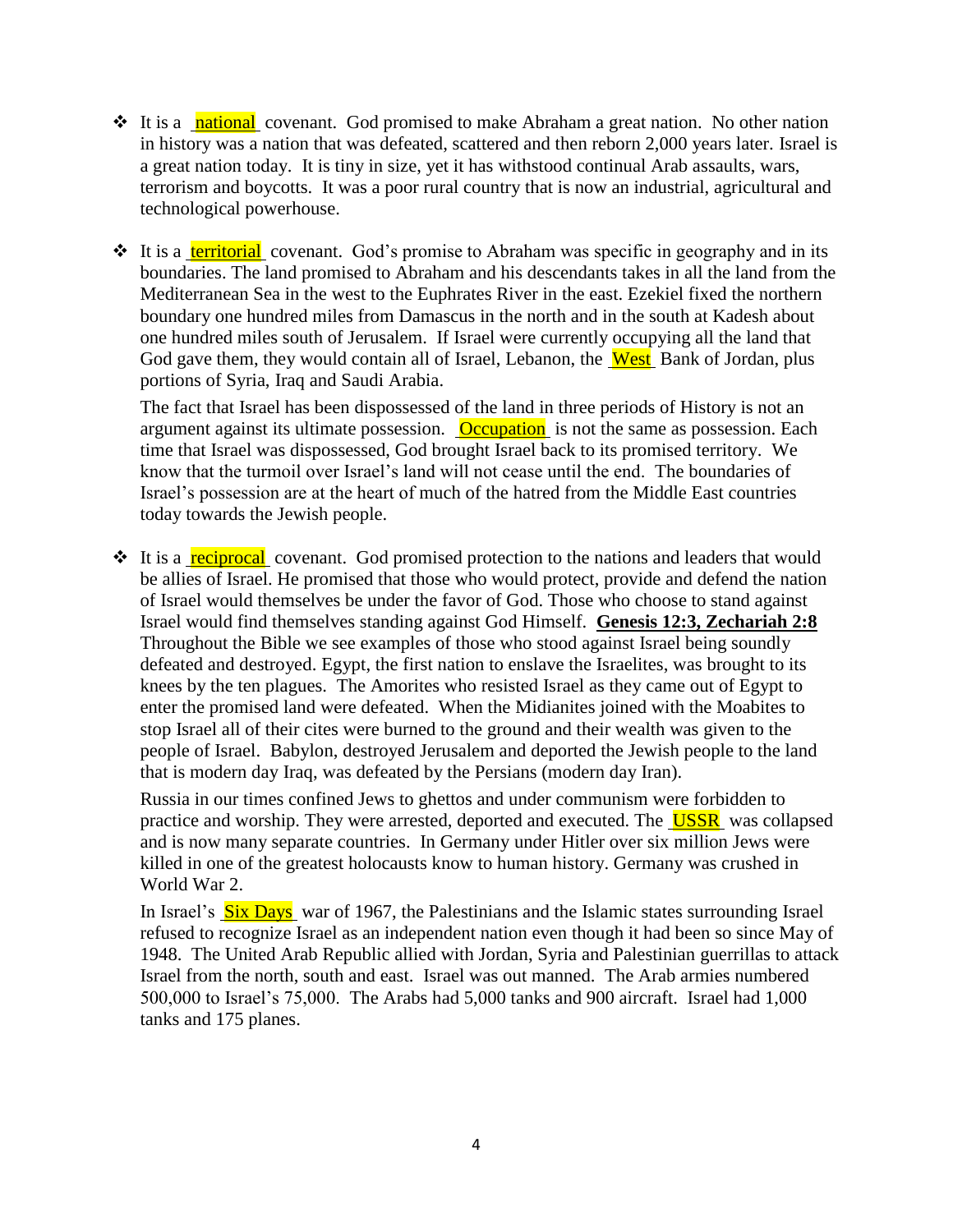Six days later Israel had destroyed their air force and taken over Arab controlled countries including the Sinai Peninsula, The Golan Heights, The Gaza Strip and the West Bank and most importantly regained control of Jerusalem . Psalm 91:7-16 God has promised to bless those who bless Israel and to Curse those who Curse and rise up against the apple of His eye.

*~ Prime Minister Netanyahu in a speech before the United Nations General Assembly on October 1, 2015 said- "In every generation, there are those who rose up to destroy our people, in antiquity, we faced destruction from the ancient empires of Babylon and Rome. In the middle ages we faced inquisition and expulsion. In modern times, we faced the Holocaust, yet the Jewish people persevered. Now another regime has arisen, swearing to destroy Israel. That regime would be wise to consider this; I stand here today representing Israel, a country 67 years young (now 71) But the nation state of a people nearly 4,000 years old. Yet the empires of Babylon and Rome are not represented in this hall of Nations. Neither is the thousand-year Reich. Those seemingly invincible empires are long gone. But Israel lives. The people of Israel live.* 

America is blessed in part because we continue to support, protect and defend the nation of Israel. Our current President (Trump) has taken bold steps to honor our relationship with Israel and by recognizing Jerusalem as the rightful capital of the Nation of Israel. It is vital that we stand with Israel if we hope to thrive as a nation.

More than any single event, the most prominent sign that we are living in the final days before the return of Jesus is the fulfilment of Israel becoming a nation once again.

- **◆** It is a **<u>universal</u>** covenant. Genesis 12:3 "In You all the nations of the earth will be blessed." It is through the Jewish people that God gave us a Savior and that the blessing of Abraham would come on all the nations of the world that were Gentile. (Not Jewish) **Galatians 3:13-14**
- **❖** It is an **eternal** covenant. Genesis 17:7-8 The promise God gave to Abraham is an everlasting promise because it is based on the grace, sovereignty and the Word of Almighty God. He is God who cannot and will not lie because He cannot deny Himself. He is truth.

It is important to understand that while Israel returning to its land is a fulfillment of prophecy and one of the signs of the last day, it is only part of what God promised. The return of the Jews to the land of Israel is only the first stage of the regathering promised by God. God's promise is not only **physical** but **spiritual**.

## **Ezekiel 36:24, 26-28, Zechariah 12:10, Romans 11:26-27**

There are two parts of this prophecy that still have yet to be fulfilled.

- 1) Israel does not yet occupy all of the land that has been originally promised.
- 2) Israel has not yet turned to Christ as the Messiah.

Against all odds Israel leads the Middle East in productivity, wealth, freedom and military power. Israel is a nation surrounded by enemies but longs for peace.